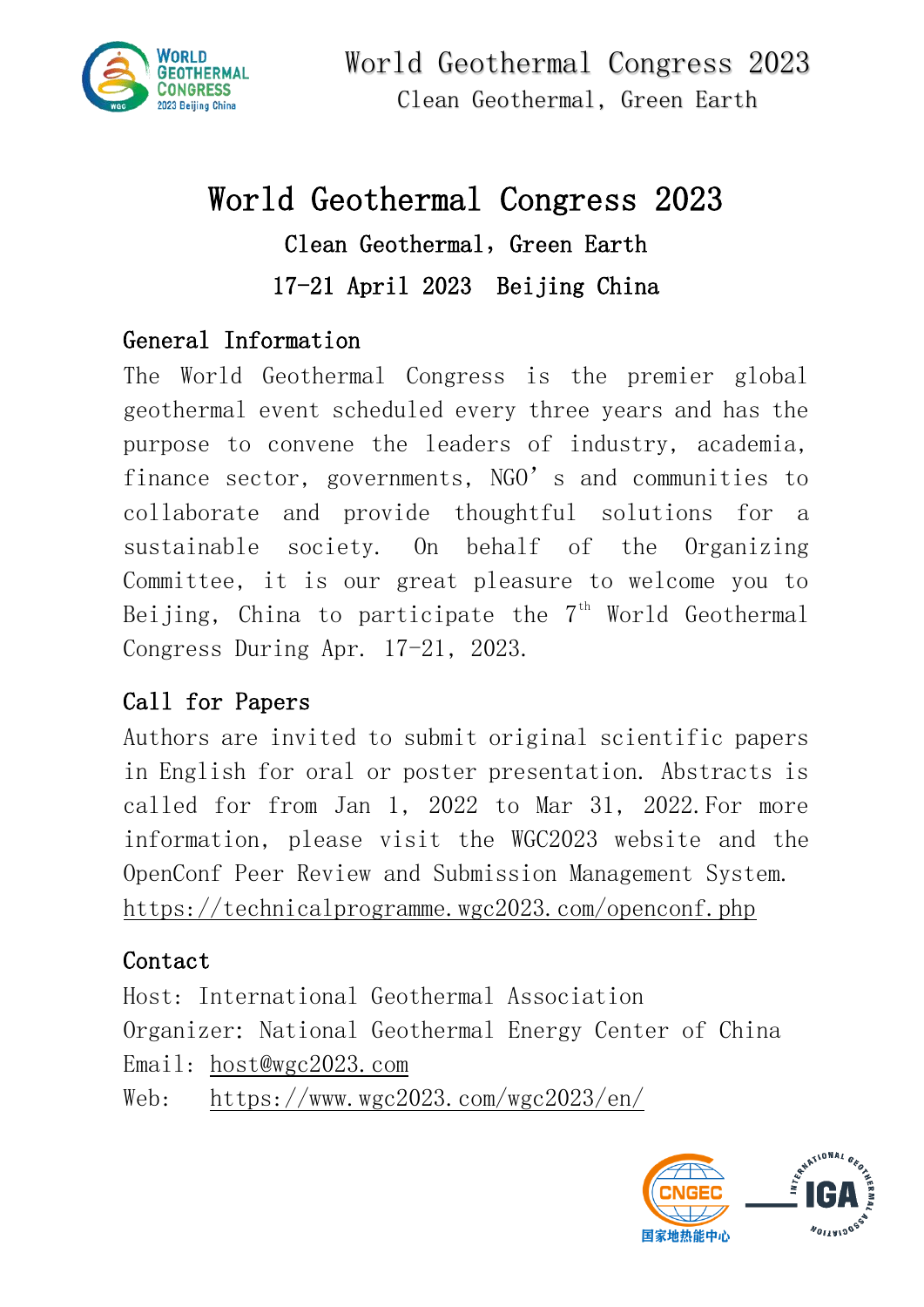Proceedings World Geothermal Congress 2023 Beijing, China, April 17 – 21, 2023

附件 1

### **This is the Paper Title, First Letter Capitalized <Title Style>**

Name A. Author, Name B and Name C <Author Style> Do not use titles (e.g. Dr., Prof.)

Mailing address, on one line <Address style>

E-mail address, on one line <Address style>

**Keywords:** Enter your keywords here. <Normal Style>

### **ABSTRACT <HEADING 1 STYLE>**

All the paragraphs of the paper are set in <Normal Style>. The paragraphs should not have line breaks between them – the Normal style will space the paragraphs automatically.

This template has a single column.

Please be very careful to use *styles* throughout the document, so that all the papers will have a similar appearance.

This is the second paragraph <Normal Style>. There is no line break between this and the previous paragraph. This template is designed for International standard A4 paper.

The optimal way to use this template is to type (or paste) your text immediately after the ABSTRACT heading, then delete all the words we have entered here already afterwards – this will keep all the formatting intact.

#### **REFERENCES <HEADING 1 STYLE>**

Name, A., and Name, B.: Title of The Reference, *Proceedings,* xth Workshop on Geothermal, Venue, City, Country (year). <Reference Style>

Name, A.B., and Name, A.B.: Title of Your Reference, *Journal*, **Number**, (year), pages-pages. <Reference Style>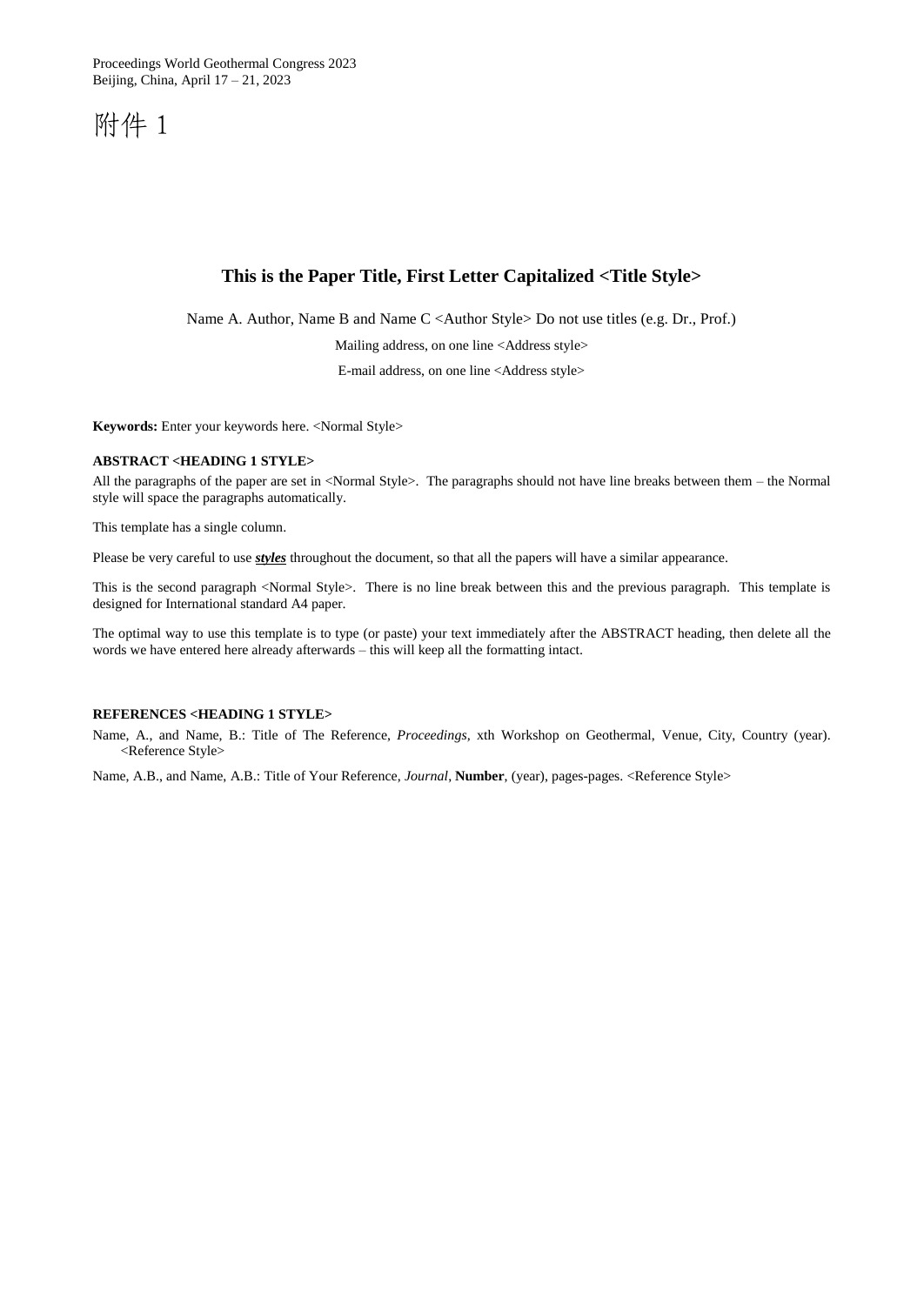# Themes and topics for abstracts and papers WGC2023 征集论文主题

- 1. Country Updates 国家报告
- 2. Environmental Aspects 环境方面
- 3. Policy, Legal and Regulatory Aspects 政策、法律与监管方面
- 4. Economics and Financing 经济与金融
- 5. Sustainability and Climate Change 可持续性与气候变化
- 6. Case histories 案例
- 7. Societal and Cultural Aspects 社会与文化方面
- 8. Business Strategies 商业策略
- 9. Geothermal Education 地热教育
- 10. Exploration 勘探
- 11. Geology 地质
- 12. Geophysics 地球物理
- 13. Geochemistry 地球化学
- 14. Hydrogeology 水文地质
- 15. Resource Assessment 资源评价
- 16. Geomicrobiology 地质微生物学
- 17. Drilling and Completion Technology 钻井与完井
- 18. Reservoir Engineering 热储工程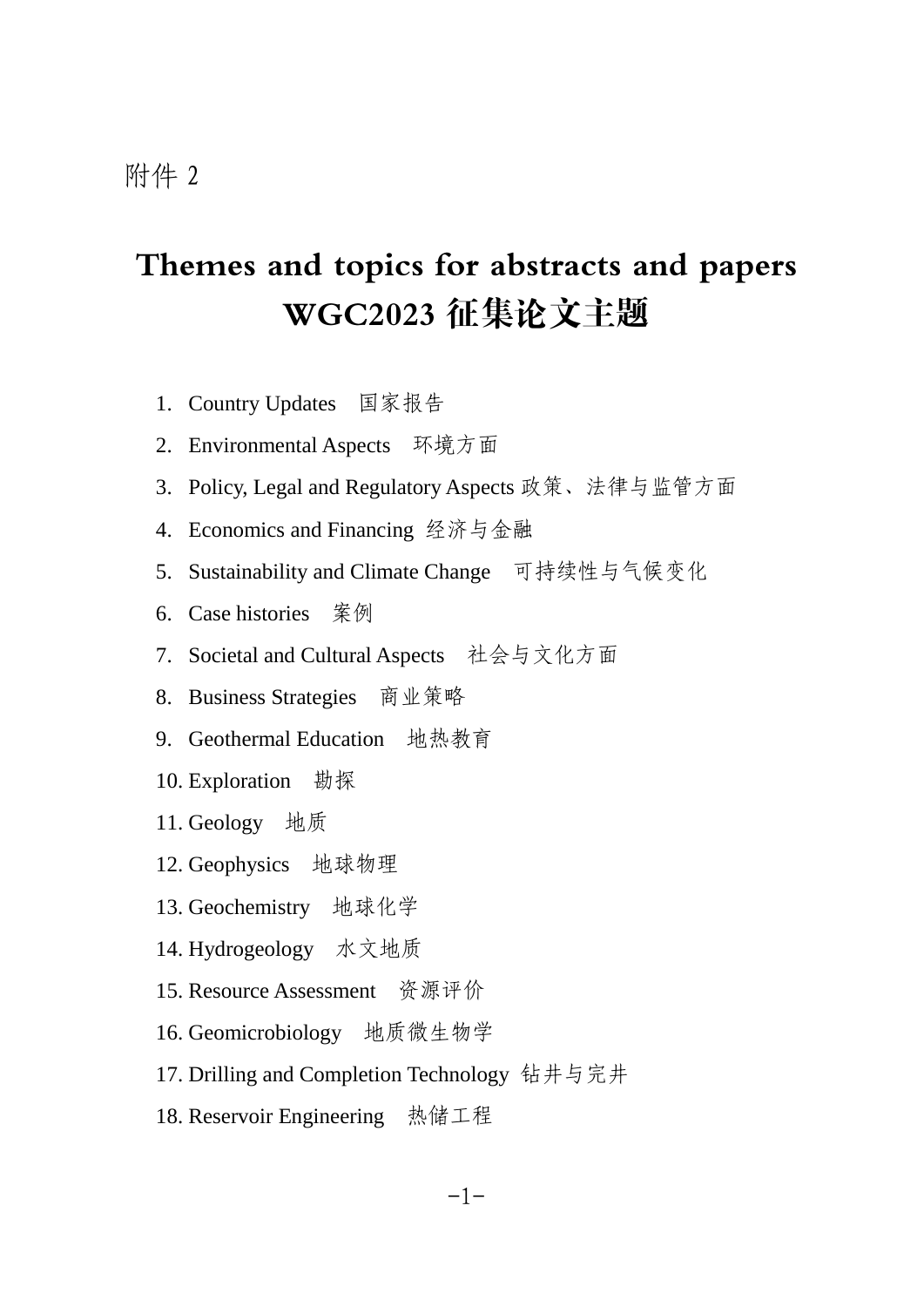- 19. Injection Technology 回灌技术
- 20. Field Management 地热田管理
- 21. Production Engineering, Steam Gathering Systems 生产工艺与蒸汽收 集系统
- 22. Power generation 发电
- 23. Corrosion and Scaling 腐蚀与结垢
- 24. Direct Use 直接利用
- 25. Geothermal Heat Pumps 地源热泵
- 26. Enhanced Geothermal Systems (EGS) 增强型地热系统
- 27. Big Data and Data Analytics 大数据和数据分析
- 28. Software for Geothermal Applications 地热应用软件
- 29. Health, Tourism, and Balneology 健康、旅游和浴疗
- 30. District Heating 集中供暖
- 31. Agriculture 农业
- 32. Supercritical 超临界
- 33. Integrated Energy Systems, Cascaded Uses 综合能源系统,梯级利 用
- 34. Minerals Extraction and Processing 矿产开采与加工
- 35. International Collaboration 国际合作
- 36. Heat from Oil/Gas/Coal Field 来自油气田/煤田的热量
- 37. Resource Assessment using Oil/Gas Data 应用油气数据评价资源
- 38. Risk Mitigation 风险缓释
- 39. Advanced Geothermal 地热能进阶利用
- 40. Geothermal Closed 地热闭环系统